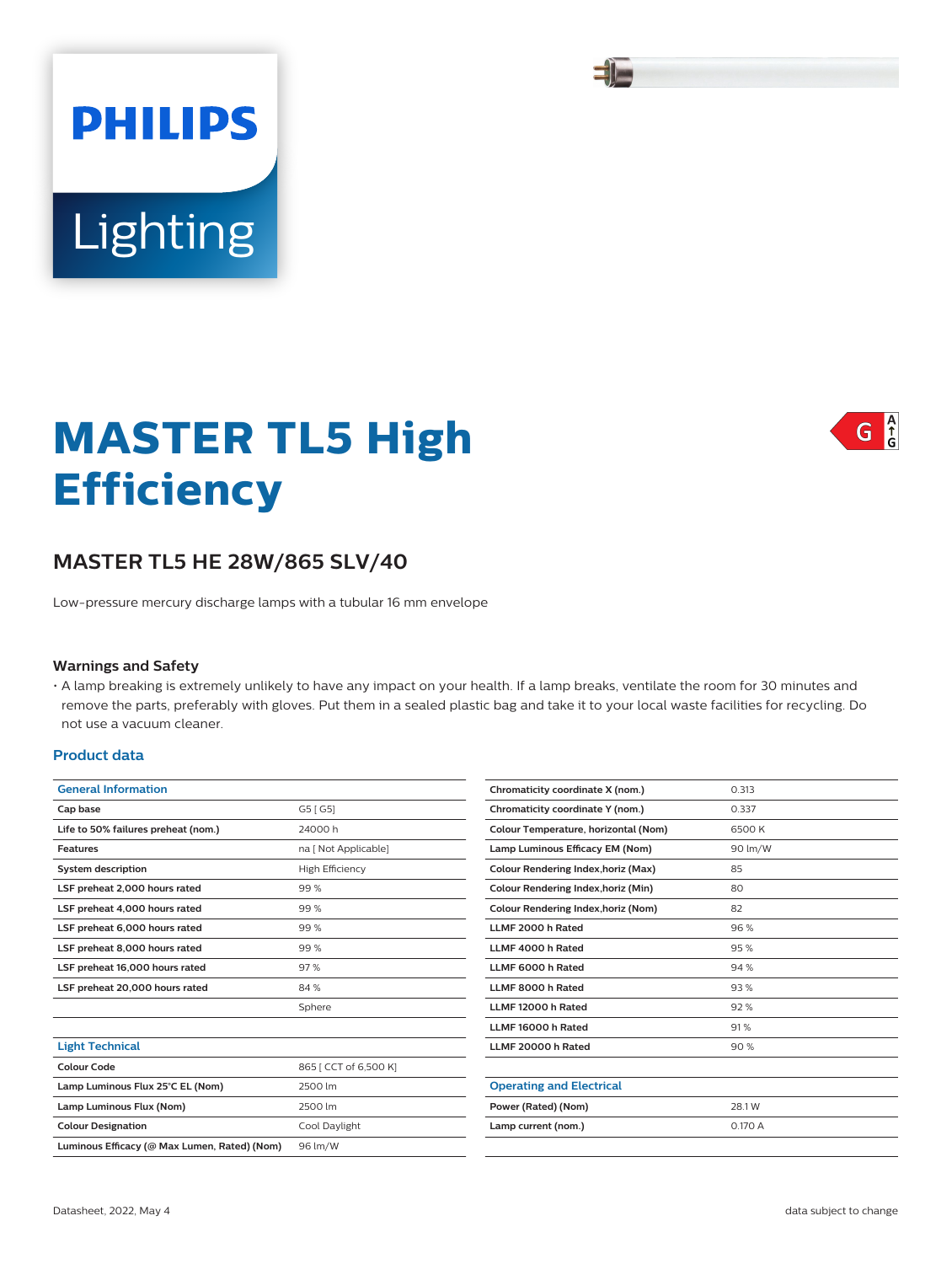## **MASTER TL5 High Efficiency**

| <b>Temperature</b>                 |                   |  |  |
|------------------------------------|-------------------|--|--|
| Design temperature (nom.)          | 35 °C             |  |  |
|                                    |                   |  |  |
| <b>Controls and Dimming</b>        |                   |  |  |
| Dimmable                           | Yes               |  |  |
|                                    |                   |  |  |
| <b>Mechanical and Housing</b>      |                   |  |  |
| Cap-base information               | Green Plate       |  |  |
| <b>Bulb shape</b>                  | T5 [16 mm (T5)]   |  |  |
|                                    |                   |  |  |
| <b>Approval and Application</b>    |                   |  |  |
| <b>Energy Efficiency Class</b>     | G                 |  |  |
| Mercury (Hg) content (max.)        | 1.4 <sub>mg</sub> |  |  |
| Mercury (Hg) content (nom.)        | 1.4 <sub>mg</sub> |  |  |
| Energy consumption kWh/1,000 hours | 29 kWh            |  |  |
|                                    |                   |  |  |

|                                   | 423538                       |  |  |
|-----------------------------------|------------------------------|--|--|
|                                   |                              |  |  |
| <b>Product Data</b>               |                              |  |  |
| Full product code                 | 871150071015455              |  |  |
| Order product name                | MASTER TL5 HE 28W/865 SLV/40 |  |  |
| EAN/UPC - product                 | 8711500710154                |  |  |
| Order code                        | 927926586555                 |  |  |
| Local order code                  | 9279-265-86555               |  |  |
| SAP numerator - quantity per pack |                              |  |  |
| Numerator – packs per outer box   | 40                           |  |  |
| <b>SAP material</b>               | 927926586555                 |  |  |
| SAP net weight (piece)            | 105.800 g                    |  |  |
| <b>ILCOS</b> code                 | FDH-28/65/1B-L/P-G5-16/1150  |  |  |

## **Dimensional drawing**

| Product        | $D(max)$ A (max) |                                         | $B(max)$ $B(min)$ | $C$ (max) |
|----------------|------------------|-----------------------------------------|-------------------|-----------|
| MASTER TL5 HE  | 17 mm            | 1149.0 mm 1156.1 mm 1153.7 mm 1163.2 mm |                   |           |
| 28W/865 SLV/40 |                  |                                         |                   |           |

**MASTER TL5 HE 28W/865 SLV/40**

### **Photometric data**



**Lightcolour /865**



**Lightcolour /865**